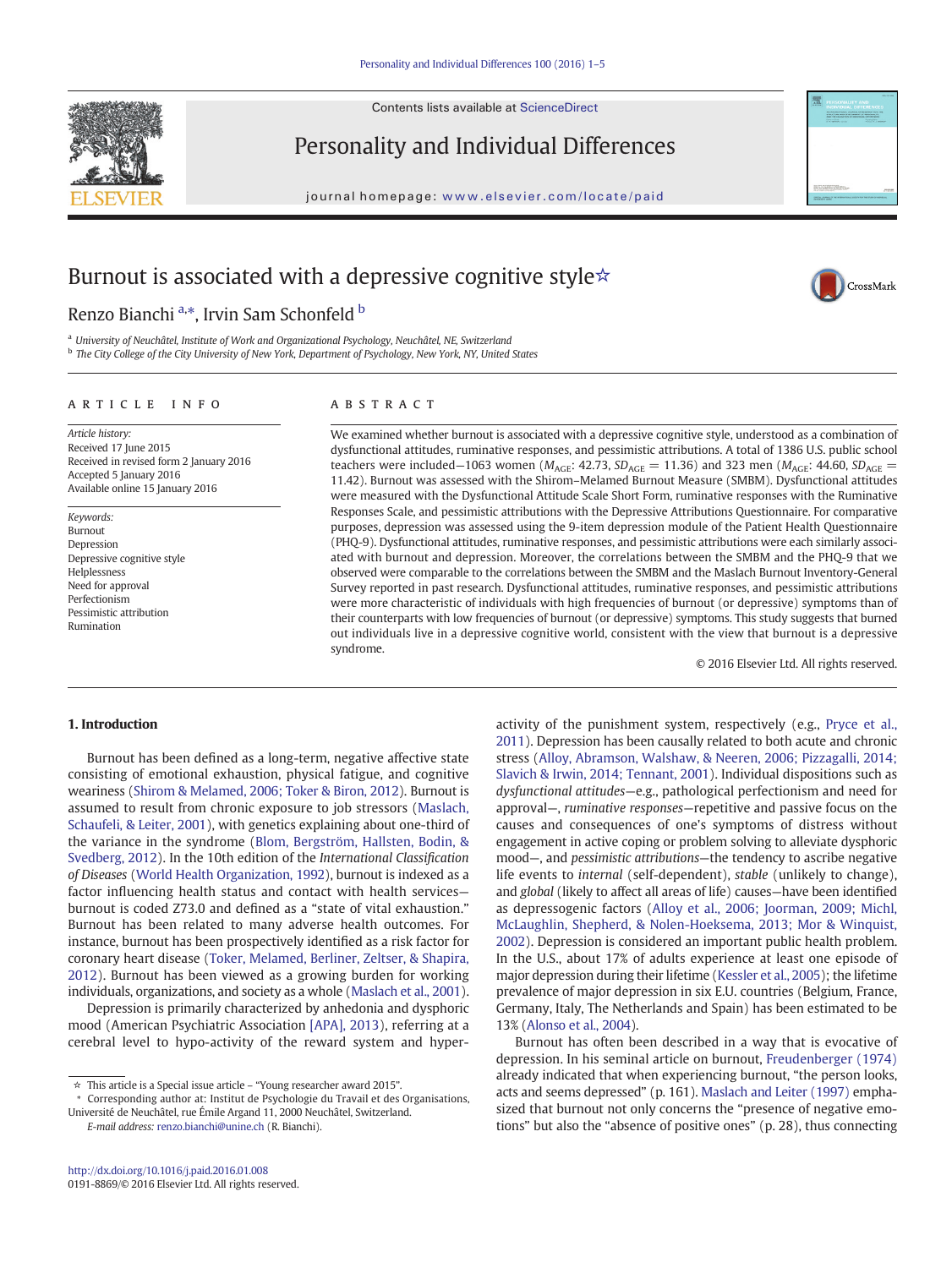<span id="page-1-0"></span>

| <b>Table 1</b> |                                                                                                                         |  |
|----------------|-------------------------------------------------------------------------------------------------------------------------|--|
|                | Means (M), standard deviations (SD), Cronbach's alphas ( $\alpha$ ), and correlations between the main study variables. |  |

|    |                                | M     | SD    | $\alpha$                 |                          |                          |        | д                        |                   |                   |                          | M     | SD    | $\alpha$ |
|----|--------------------------------|-------|-------|--------------------------|--------------------------|--------------------------|--------|--------------------------|-------------------|-------------------|--------------------------|-------|-------|----------|
|    | Burnout $(1-7)$                | 3.65  | 1.38  | .96                      | $\overline{\phantom{m}}$ | .80                      | .46    | .49                      | .58               | $-.22$            | $-.19$                   | 3.42  | 1.39  | .96      |
| 2. | Depression (0-27)              | 8.95  | 6.02  | .87                      | .76                      | $\overline{\phantom{m}}$ | .47    | .53                      | .56               | $-.17$            | $-.12$                   | 8.40  | 6.22  | .88      |
| 3. | Dysfunctional attitudes (0-3)  | 1.06  | 0.53  | .85                      | .42                      | .45                      | -      | .48                      | .67               | $-.18$            | $-.15$                   | 1.09  | 0.52  | .84      |
| 4. | Ruminative responses $(1-4)$   | 2.19  | 0.52  | .80                      | .42                      | .48                      | .40    | $\overline{\phantom{m}}$ | .58               | $-.12$            | $-.09$                   | 1.99  | 0.52  | .81      |
| 5. | Pessimistic attributions (0-4) | 1.16  | 0.77  | .93                      | .53                      | .57                      | .63    | .56                      | $\qquad \qquad =$ | $-.14$            | $-.16$                   | 1.17  | 0.74  | .93      |
| 6. | Age                            | 42.73 | 11.36 | $\overline{\phantom{m}}$ | $-.10$                   | $-.07$                   | $-.14$ | $-.10$                   | $-.16$            | $\qquad \qquad -$ |                          | 44.60 | 11.42 | -        |
|    | Length of employment           | 14.35 | 9.28  | $\overline{\phantom{0}}$ | $-.08$                   | $-.06$                   | $-.11$ | $-.10$                   | $-.11$            | .79               | $\overline{\phantom{0}}$ | 15.90 | 10.52 | -        |

Notes. Entries below the diagonal represent women's results (full female sample;  $n = 1063$ ); entries above the diagonal represent men's results (full male sample;  $n = 323$ ). For women, any correlation the absolute value of which is greater than .06 is significant at  $p < 0.05$ ; for men, any correlation the absolute value of which is greater than .10 is significant at  $p < 0.05$ .

 $burnout<sup>1</sup>$  with anhedonia and dysphoric mood, the two core symptoms of depression ([APA, 2013\)](#page-4-0). In a similar vein, [Schaufeli and Buunk \(2004\)](#page-4-0) noted that "first and foremost, burnt-out individuals feel helpless, hopeless and powerless" (p. 399), suggestive of the learned helplessness and hopelessness theories of depression ([Abramson, Metalsky, & Alloy,](#page-4-0) [1989; Peterson, Maier, & Seligman, 1993; Pryce et al., 2011\)](#page-4-0). [Peterson](#page-4-0) [et al. \(1993\)](#page-4-0) described burnout as "an excellent example of learned helplessness" (p. 257). In the last decade, empirical evidence for an overlap of burnout with depression has in fact grown ([Bianchi,](#page-4-0) [Schonfeld, & Laurent, 2015a, 2015b](#page-4-0)). The burnout-depression overlap has notably been observed at etiological and symptom levels. Given their closeness, it has been recommended that burnout and depression be studied together ([Shirom, 2005\)](#page-4-0).

Perhaps because many researchers have posited that "burnout is more of a social phenomenon than an individual one" ([Maslach et al.,](#page-4-0) [2001,](#page-4-0) p. 409), dispositional vulnerabilities to burnout have long been overlooked ([Alarcon, Eschleman, & Bowling, 2009; McMullen & Krantz,](#page-4-0) [1988\)](#page-4-0). In a meta-analysis published in 2010, [Swider and Zimmerman](#page-4-0) pointed out "the myopic focus of job burnout research on organizationaland occupational-level causes of burnout and the exclusion of individuallevel causes, such as personality" (p. 487). Recently, however, there have been advances in this area of research (e.g., [Langelaan, Bakker,](#page-4-0) [van Doornen, & Schaufeli, 2006; Pines, 2004](#page-4-0)). Burnout has notably been associated with Type D or "distressed" personality, neuroticism, hypersensitivity to social rejection, and a history of mood and anxiety disorders ([Armon, 2014; Bianchi, Schonfeld, & Laurent, 2015c;](#page-4-0) [McManus, Jonvik, Richards, & Paice, 2011; Ronen & Baldwin, 2010;](#page-4-0) [Rössler, Hengartner, Ajdacic-Gross, & Angst, 2015; Schonfeld & Bianchi,](#page-4-0) [2016\)](#page-4-0). Despite those advances, the individual characteristics associated with burnout require further exploration.

The aim of this study was to examine whether burnout is associated with a depressive cognitive style—defined by dysfunctional attitudes, ruminative responses, and pessimistic attributions. Given the overlap of burnout with depression, we hypothesized that dysfunctional attitudes, ruminative responses, and pessimistic attributions would be associated with burnout and that individuals with high frequencies of burnout symptoms would report dysfunctional attitudes, ruminative responses, and pessimistic attributions to a greater extent than individuals with low frequencies of burnout symptoms. In order to detect potential differences between burnout and depression in relation to depressive cognitive style, our primary analyses involving burnout were accompanied by complementary analyses involving depression.

### 2. Methods

### 2.1. Participants and data collection

A convenience sample of 1386 U.S. public school teachers took part in this study (Table 1). We previously relied on this teacher sample for another purpose ([Schonfeld & Bianchi, 2016\)](#page-4-0). The teachers were

reached with the assistance of school administrators in 18 different states, and asked to complete an Internet survey on a voluntary basis. Participants were mainly from New York City (NYC) and State ( $n =$ 282), California ( $n = 277$ ), Ohio ( $n = 132$ ), Missouri ( $n = 128$ ), and Massachusetts ( $n = 105$ ). Being a teacher was the only eligibility criterion for participation in the study. We note that the recruitment procedure used in this study did not allow us to estimate the response rate to our survey. Indeed, the number of teachers who actually received the survey from their school administrators is not known.

The Internet survey comprised instruments to assess burnout, depression, dysfunctional attitudes, ruminative responses, pessimistic attributions, as well as a socio-demographic and health questionnaire ascertaining gender, age and length of employment. Online questionnaires have been shown to be as reliable and valid as traditional, paper-and-pencil questionnaires ([Gosling, Vazire, Srivastava, & John,](#page-4-0) [2004; Jones, Fernyhough, de-Wit, & Meins, 2008; Ritter, Lorig, Laurent,](#page-4-0) [& Matthews, 2004\)](#page-4-0). The survey was approved by the Institutional Review Boards of the City University of New York and the NYC Department of Education.

#### 2.2. Burnout

Burnout was assessed with the 14-item version of the Shirom– Melamed Burnout Measure (SMBM; see [Toker et al., 2012\)](#page-4-0). The SMBM provides the investigator with a burnout score comprised between 1 ("Never or almost never.") and 7 ("Always or almost always."). The SMBM showed strong internal consistency in this study (Cronbach's  $alpha = .96$ ).

#### 2.3. Depression

Depression was assessed with the 9-item depression module of the Patient Health Questionnaire (PHQ-9; [Kroenke & Spitzer, 2002](#page-4-0); Cronbach's alpha  $=$  .88). The PHQ-9 targets the nine diagnostic criteria for major depression [\(APA, 2013](#page-4-0)) and grades depression severity from 0 to 27. Cutpoints of 5, 10, 15, and 20 represent the thresholds for mild, moderate, moderately severe, and severe depression, respectively. The specificity of the PHQ-9 exceeds 99% with a cutpoint of 15, making the PHQ-9 a useful tool for identifying cases of major depression [\(Kroenke](#page-4-0) [& Spitzer, 2002\)](#page-4-0). The PHQ-9 includes an additional item providing an index of general functional impairment ("How difficult have these problems made it for you to do your work, take care of things at home, or get along with other people?"). The PHQ-9 has been increasingly used to study depression since its introduction in the scientific literature [\(Pettersson, Bostrom, Gustavsson, & Ekselius, in press\)](#page-4-0).

#### 2.4. Depressive cognitive style

Dysfunctional attitudes were assessed with the Dysfunctional Attitude Scale Short Form version 1 (DAS-SF1; [Beevers, Strong, Meyer,](#page-4-0) [Pilkonis, & Miller, 2007\)](#page-4-0). The DAS-SF1 comprises 9 items (e.g., "If I don't set the highest standards for myself, I am likely to end up a <sup>1</sup> Most probably, this connection has been established inadvertently by these authors. second-rate person.") and produces a mean score ranging from 0 to 3.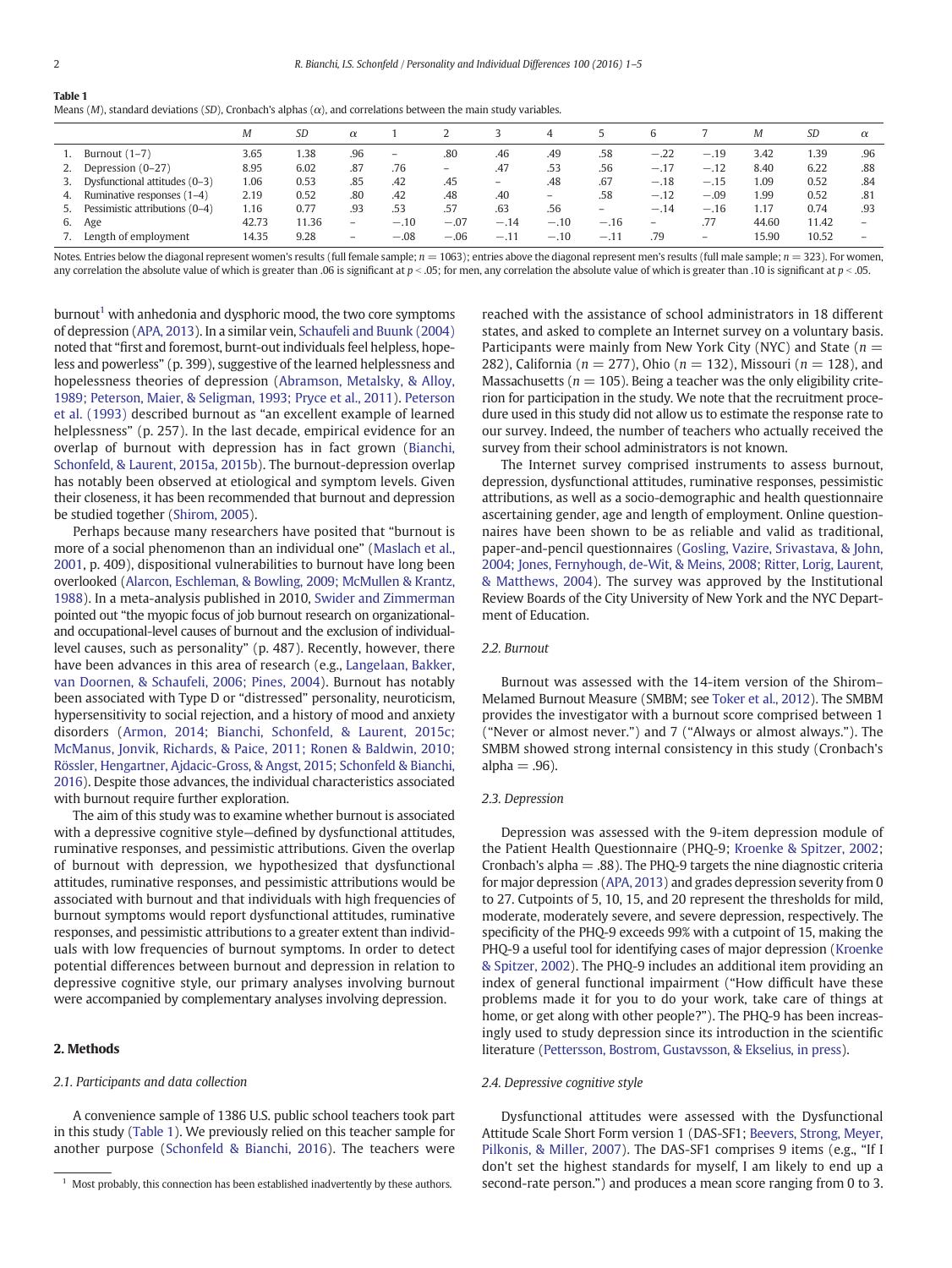#### Table 2

Correlations between burnout and depression and the dimensions of pessimistic attributions—pessimistic attributions consist in ascribing uncontrollable negative life events (i.e., one's helplessness) to internal (self-dependent), stable (unlikely to change), and global (likely to affect all areas of life) causes.

|                       |            | Full female sample ( $n = 1063$ ) |                |                | Full male sample ( $n = 323$ ) |                    |            |              |  |  |
|-----------------------|------------|-----------------------------------|----------------|----------------|--------------------------------|--------------------|------------|--------------|--|--|
|                       | Internal   | Stable                            | Global         | Helplessness   | Internal                       | Stable             | Global     | Helplessness |  |  |
| Burnout<br>Depression | د4.<br>.50 | .49<br>.54                        | .46<br>$\cdot$ | .50<br>$\cdot$ | 45.<br>.44                     | .53<br>$-1$<br>.53 | ככ.<br>ככ. | ככ.<br>.50   |  |  |

Note. All correlations are significant at  $p < .001$ .

Ruminative responses were assessed with the Ruminative Responses Scale refined version (RRS; [Treynor, Gonzalez, & Nolen-Hoeksema,](#page-4-0) [2003\)](#page-4-0). The RRS comprises 10 items (e.g., "Think 'What am I doing to deserve this?'"); its mean score range is 1–4. Pessimistic attributions were assessed with the Depressive Attributions Questionnaire (DAQ; 16 items; score range; 0–4; [Haeffel et al., 2008; Kleim, Gonzalo, &](#page-4-0) [Ehlers, 2011; Peterson et al., 1982](#page-4-0)). The DAQ quantifies the internal (e.g., "When bad things happen, I think it is my fault." Cronbach's alpha  $=$  .78), stable (e.g., "When bad things happen to me, I am sure it will happen again." Cronbach's alpha  $=$  .83), and global (e.g., "When something bad happens, I think of the problems this will cause in all areas of my life." Cronbach's alpha  $=$  .79) character of the respondent's causal attributions as well as his/her level of helplessness (e.g., "I feel helpless when bad things happen." Cronbach's alpha  $=$  .75). Each subscale of the DAQ comprises 4 items. The DAS-SF1, the RRS, and the DAQ presented satisfactory internal consistencies with Cronbach's alphas of .85, .80, and .93, respectively.

#### 2.5. Data analyses

Because teachers worked in different states, we assessed the possibility of within-state similarities or clustering on the measured variables—NYC was treated as a separate state. The presence of clustering would require a multilevel approach to the data analyses [\(Raudenbush & Bryk, 2001\)](#page-4-0). Intra-class correlations, however, were low, ranging from 0 to .03, and averaging .01, suggesting that teachers in one state were largely similar to teachers in another. Multilevel tests indicated that Pearsonian correlations among the dimensional factors did not significantly vary from state to state.<sup>2</sup> Results from additional statistical tests were consistent with this finding [\(Bland & Altman,](#page-4-0) [1995; Meinck & Rodriguez, 2013\)](#page-4-0).<sup>3,4</sup> Because the pattern of findings suggests that clustering was not evident, we decided to present the results using standard, non-multilevel statistical tests.

Data were examined using correlation analysis and multivariate analysis of variance (MANOVA). For comparative purposes, depression was examined in addition to burnout.

Consistent with past research [\(Schonfeld & Bianchi, 2016\)](#page-4-0), participants were categorized as burned out if they scored at least 5.5/7.0 on the SMBM. A cutpoint of 5.5 corresponds to symptoms of burnout experienced more than "quite frequently." Pending consensual diagnostic criteria, the use of conservative cutpoints corresponding to relatively high frequencies of symptoms has been recommended when interested in identifying likely cases of burnout ([Bianchi et al., 2015b](#page-4-0)). A cutpoint of 5.5 meets these recommendations. The no-burnout group comprised teachers with SMBM scores of 2—a cutpoint corresponding to symptoms experienced "very infrequently"—or less [\(Schonfeld & Bianchi,](#page-4-0) [2016](#page-4-0)).

In order to identify cases of depression, we relied on the algorithm proposed by PHQ-9 developers for a provisional diagnosis of major depression (see [Kroenke & Spitzer, 2002\)](#page-4-0). To be categorized as depressed, a teacher additionally had to exhibit at least "moderately severe" depressive symptoms (i.e., a PHQ-9 score of 15) and report that his/her symptoms rendered his/her daily life at least "very difficult." Such criteria minimize the risk of including false positives among individuals categorized as depressed. The no-depression group comprised teachers with PHQ-9 scores of at most 4, corresponding to minimal levels of depressive symptoms. Female and male participants were examined separately to provide a detailed view of the results.

#### 3. Results

Correlations among the main study variables are presented in [Table 1.](#page-1-0) Measured as continuous variables, burnout and depression were strongly correlated (disattenuated correlations: .83 in women and .87 in men). Dysfunctional attitudes, ruminative responses, and pessimistic attributions were moderately correlated with both burnout and depression (.42  $\le$  rs  $\le$  .57, all ps < .001). Within each gender, the paired correlations of each cognitive style variable with burnout and depression were very similar: The magnitude of correlational differences ranged from .01 to .06. The dimensions of pessimistic attributions (helplessness associated with internal, stable, and global causes) were similarly related to burnout on the one hand and depression on the other (.44  $\leq$  rs  $\leq$  .55, all ps < .001; Table 2). Again, the paired correlations of each attribution variable with burnout and depression were very similar: The magnitude of correlational differences ranged from 0 to .05.

About 10% of the female participants ( $n = 102$ ) and 7% of the male participants ( $n = 22$ ) were categorized as cases of burnout. MANOVAs revealed a group effect (no-burnout versus burnout) on dysfunctional attitudes, ruminative responses, pessimistic attributions, and depressive symptoms, both in men, Wilks'  $\lambda = 0.14$ ,  $F(4, 82) = 129.24$ ,  $p < .001$ , partial  $\eta^2 = .86$ , and in women, Wilks'  $\lambda = 0.18$ ,  $F(4, 247) = 284.36$ ,  $p < .001$ , partial  $\eta^2 = .82$  ([Table 3\)](#page-3-0). Large effect sizes were observed for each dependent variable  $(1.36 <$  Cohen's ds  $<$  4.49). The group effects remained after controlling for age and length of employment.

No burned out participant was free of depressive symptoms (i.e., exhibited a score less than 5 on the PHQ-9; [Kroenke & Spitzer,](#page-4-0) [2002](#page-4-0)). In burned out women, depressive symptom levels largely ranged from severe to moderate: severe, 38.24% ( $n = 39$ ); moderately severe, 36.27% ( $n = 37$ ); moderate, 21.57% ( $n = 22$ ); and mild, 3.92% ( $n =$ 4). In burned out men, depressive symptom levels also largely ranged from severe to moderate: severe, 50% ( $n = 11$ ); moderately severe, 22.73% ( $n = 5$ ); moderate, 22.73% ( $n = 5$ ); and mild, 4.55% ( $n = 1$ ).

About 10% of women ( $n = 107$ ) and 10% of men ( $n = 33$ ) were identified as provisional cases of major depression. MANOVAs revealed a group effect (no-depression versus depression) on dysfunctional attitudes, ruminative responses, pessimistic attributions, and burnout symptoms, both in men, Wilks'  $\lambda = 0.27$ ,  $F(4, 136) = 92.54$ ,  $p < .001$ , partial  $\eta^2 = .73$ , and in women, Wilks'  $\lambda = 0.28$ ,  $F(4, 399) = 258.26$ ,

<sup>&</sup>lt;sup>2</sup> We thank David Rindskopf for a suggestion regarding the variation of the correlation coefficients across states.

<sup>&</sup>lt;sup>3</sup> Consistent with [Bland and Altman's \(1995\)](#page-4-0) work, we represented the states in which teachers worked by creating a series of 0–1 dummy variables (e.g., worked in Califor $nia = 1$ ; did not work in California  $= 0$ ). The number of dummy variables equaled one less than the number of states. Then, using analysis of covariance, we regressed one factor (e.g., pessimistic attributions) on another (e.g., depressive symptoms), controlling for the dummy variables. The correlations obtained by this method were consistent with the uncontrolled Pearsonian correlations.

<sup>&</sup>lt;sup>4</sup> In line with [Meinck and Rodriguez \(2013\)](#page-4-0), we removed the state effect by subtracting the appropriate state mean from every score, and then recalculated every correlation coefficient without finding material discrepancies between these state-centered correlations and the Pearsonian correlations.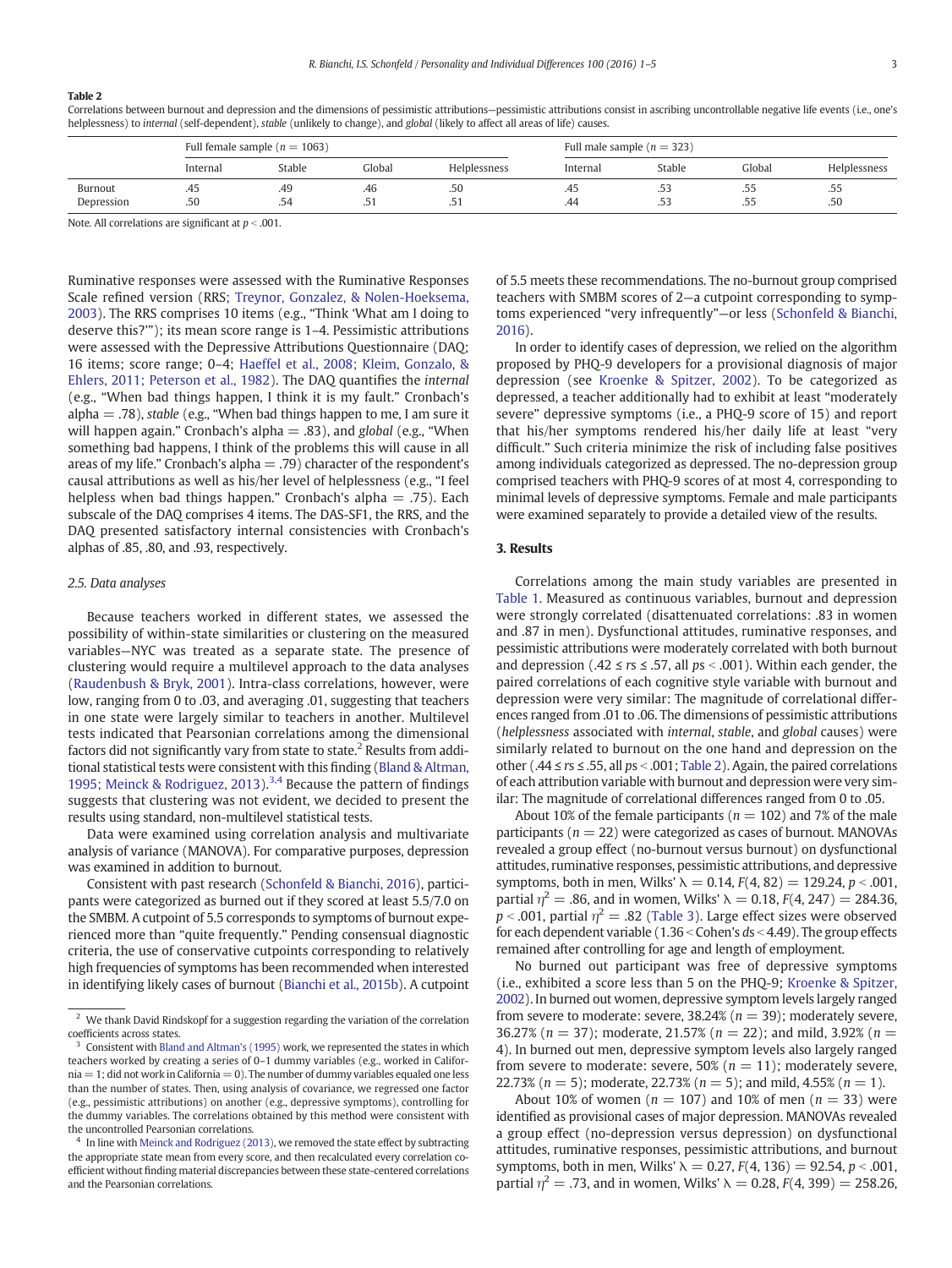## <span id="page-3-0"></span>Table 3

Multivariate analyses of variance, with group membership (no-burnout versus burnout) as the independent variable, and depressive symptoms, dysfunctional attitudes, ruminative responses, and pessimistic attributions as the dependent variables.

|                          | Female                    |           |                        |      |       |           | Male                     |           |                       |      |         |             |  |
|--------------------------|---------------------------|-----------|------------------------|------|-------|-----------|--------------------------|-----------|-----------------------|------|---------|-------------|--|
|                          | No-burnout<br>$(n = 150)$ |           | Burnout<br>$(n = 102)$ |      |       | Cohen's d | No-burnout<br>$(n = 65)$ |           | Burnout<br>$(n = 22)$ |      |         | Cohen's $d$ |  |
|                          | M                         | <b>SD</b> | M                      | SD   |       |           | M                        | <b>SD</b> | М                     | SD   |         |             |  |
| Depressive symptoms      | 2.56                      | 2.41      | 17.53                  | 4.61 | < 001 | 4.07      | 2.05                     | 1.99      | 18.77                 | 4.88 | < 0.001 | 4.49        |  |
| Dysfunctional attitudes  | 0.69                      | 0.43      | 1.37                   | 0.56 | < 001 | 1.36      | 0.66                     | 0.49      | 1.54                  | 0.53 | < 0.001 | 1.72        |  |
| Ruminative responses     | 1.87                      | 0.44      | 2.65                   | 0.54 | < 001 | 1.58      | 1.65                     | 0.36      | 2.77                  | 0.71 | < 0.001 | 1.99        |  |
| Pessimistic attributions | 0.57                      | 0.49      | 1.85                   | 0.90 | < 001 | 1.77      | 0.60                     | 0.50      | 2.16                  | 0.81 | < 0.001 | 2.32        |  |

Notes. The burnout group included participants exhibiting a score of at least 5.5/7.0 on the Shirom–Melamed Burnout Measure (SMBM); the no-burnout group included participants exhibiting a score of at most 2.0/7.0 on the SMBM. As a check, we repeated these analyses using a multilevel approach; the multilevel results paralleled the results reported in this table.

 $p < .001$ , partial  $\eta^2 = .72$  (Table 4). Large effect sizes were observed for each dependent variable (1.22 < Cohen's  $ds$  < 4.06). Similar group effects were observed controlling for age and length of employment.

### 4. Discussion

We examined the relationships between burnout and three depressogenic cognitive factors, dysfunctional attitudes, ruminative responses, and pessimistic attributions. Parallel analyses of burnout and depression were conducted to observe whether the two entities behaved differently vis-à-vis these three factors.

In both men and women, the correlations of burnout with dysfunctional attitudes, ruminative responses, and pessimistic attributions were similar in strength to the correlations of depression with the three depressogenic cognitive factors. Importantly, the correlations between the SMBM and the PHQ-9 observed in this study (.76 and .80, respectively for women and men) are comparable to the correlations between the SMBM and alternative measures of burnout. For instance, [Shirom and Melamed \(2006\)](#page-4-0), examining two different groups of professionals, found correlations of .74 and .79 between the SMBM and another widely-used burnout measure, the Maslach Burnout Inventory-General Survey. Such results further question the distinctiveness of burnout with respect to depression (see also [Wojciechowski,](#page-4-0) [Strik, Falger, Lousberg, & Honig, 2000\)](#page-4-0).

Teachers with high frequencies of burnout symptoms exhibited dysfunctional attitudes, ruminative responses, and pessimistic attributions to a much greater extent than their colleagues with low frequencies of burnout symptoms (Table 3). These results paralleled those obtained when comparing depressed and nondepressed participants (Table 4). Our results are consistent with those of a recent eye-tracking study showing that burnout and depression interchangeably predict increased attention for "dysphoric" stimuli and decreased attention for "positive" stimuli ([Bianchi & Laurent, 2015\)](#page-4-0). Our results are also in keeping with findings showing an association between burnout and perfectionism ([Philp, Egan, & Kane, 2012](#page-4-0)), and between burnout and "co-rumination" [\(Boren, 2014](#page-4-0)). The present study suggests that burnout overlaps with depression in terms of cognitive vulnerabilities.

There are dispositional vulnerabilities to burnout [\(Alarcon et al.,](#page-4-0) [2009; Swider & Zimmerman, 2010](#page-4-0)), as there are to potentially any type of (psycho)pathology. Thus far, however, burnout has predominantly been regarded as an "exogenous" syndrome. As an illustration, [Maslach and Leiter \(1997\)](#page-4-0) emphasized the idea that burnout was not a "personality defect" but an "occupational problem" (p. 34). We suggest that a balanced view of burnout, integrating individual and organizational/social risk factors for the syndrome, is needed (see also [Pines, 2004; Rössler et al., 2015\)](#page-4-0).

At least four limitations to our study should be mentioned. First, given its cross-sectional design, this study only provided a "snapshot" of the relationship between burnout and depressive cognitive style. Longitudinal studies are needed to address questions of causality. Second, our findings are contingent upon the conception of burnout that we tested and should not be generalized to other conceptions (e.g., [Maslach et al., 2001\)](#page-4-0) before more research is carried out. Third, although we relied on a relatively large sample of participants ( $N =$ 1386), we employed a convenience sample; its representativeness is unknown. This being said, [Kristensen \(1995\)](#page-4-0) noted that "representativeness is of vital importance in descriptive studies while it is of no value in analytical studies" (p. 21). Variation in exposures and outcomes is what matters most in analytical studies such as ours, an idea that is well understood in occupational medicine (e.g., studies of the impact of asbestos exposure). Fortunately, our sample included teachers with both high and low frequencies of burnout symptoms. Fourth, our study only relied on self-report. Studies using clinical interviews and direct observation should be additionally conducted.

The present study suggests that dysfunctional attitudes, ruminative responses, and pessimistic attributions are associated with burnout. By doing so, this work brings additional insight into the closeness of burnout and depression: The burned out individual seems to live in a depressive cognitive world.

#### Table 4

Multivariate analyses of variance, with group membership (no-depression versus depression) as the independent variable, and burnout symptoms, dysfunctional attitudes, ruminative responses, and pessimistic attributions as the dependent variables.

|                          | Female                       |           |                           |      |       |           | Male                         |      |                          |           |       |             |  |
|--------------------------|------------------------------|-----------|---------------------------|------|-------|-----------|------------------------------|------|--------------------------|-----------|-------|-------------|--|
|                          | No-depression<br>$(n = 297)$ |           | Depression<br>$(n = 107)$ |      |       | Cohen's d | No-depression<br>$(n = 108)$ |      | Depression<br>$(n = 33)$ |           |       | Cohen's $d$ |  |
|                          | Μ                            | <b>SD</b> | M                         | SD   |       |           | M                            | SD   | Μ                        | <b>SD</b> |       |             |  |
| Burnout symptoms         | 2.31                         | 0.93      | 5.47                      | 0.89 | < 001 | 3.47      | 2.17                         | 0.92 | 5.44                     | 0.67      | < 001 | 4.06        |  |
| Dysfunctional attitudes  | 0.76                         | 0.44      | 1.39                      | 0.58 | < 001 | 1.22      | 0.79                         | 0.46 | 1.51                     | 0.44      | < 001 | 1.60        |  |
| Ruminative responses     | 1.92                         | 0.41      | 2.68                      | 0.54 | < 001 | 1.59      | 1.73                         | 0.40 | 2.60                     | 0.63      | < 001 | 1.65        |  |
| Pessimistic attributions | 0.61                         | 0.61      | .96                       | 0.94 | < 001 | 1.70      | 0.68                         | 0.61 | 1.94                     | 0.75      | < 001 | 1.84        |  |

Notes. Regarding group definition, see the "Data analyses" subsection of the "[Method](#page-1-0)s" section of this article. As a check, we repeated these analyses using a multilevel approach; the multilevel results paralleled the results reported in this table.